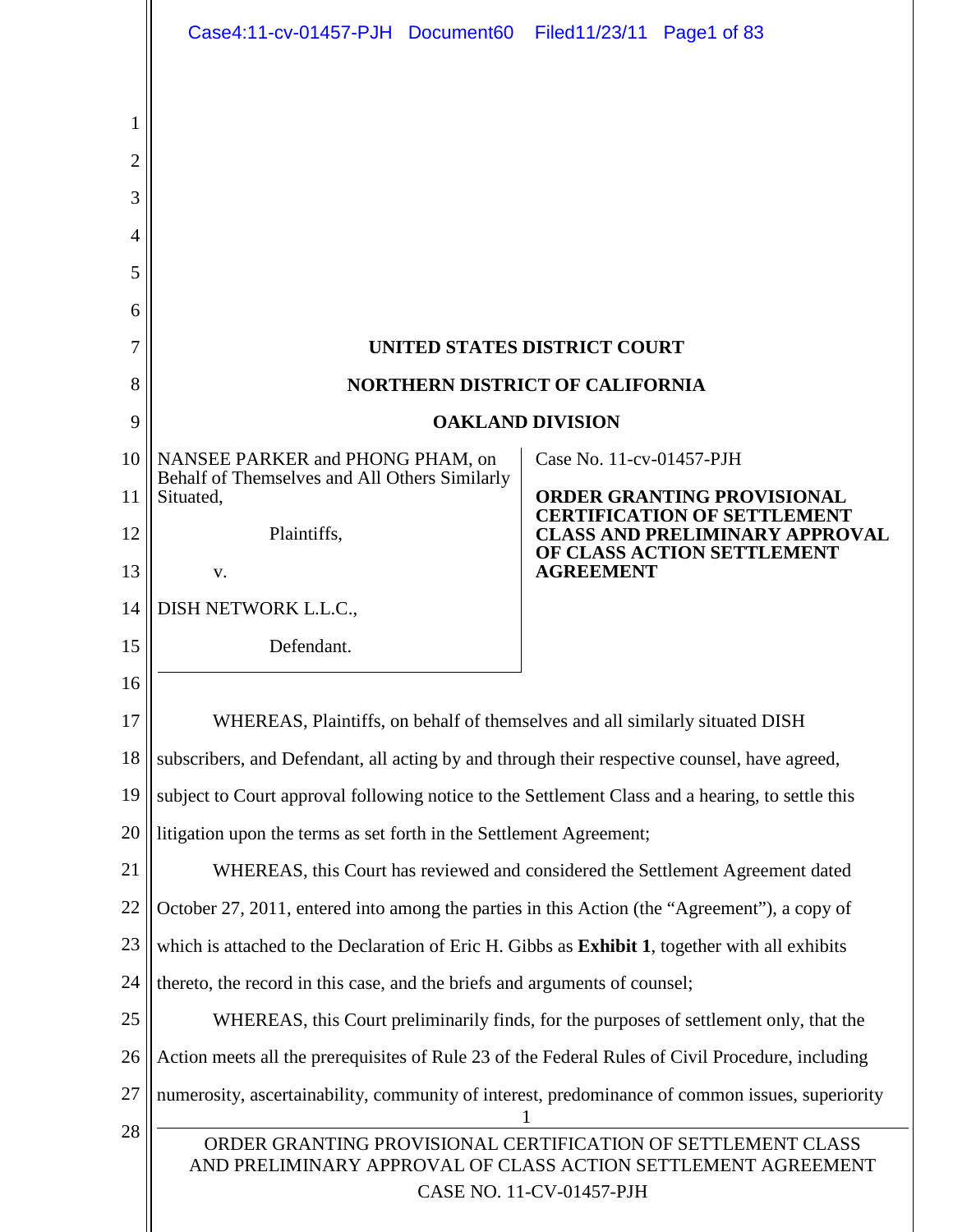1 2 and typicality, that the Class Representatives are adequate representatives of the Settlement Class, and that Class Counsel are adequate to represent the Settlement Class (as defined below);

3 4 5 6 NOW, THEREFORE, based upon the files, records, and proceedings herein, and it appearing to the Court that a hearing should be held on notice to the Settlement Class of the proposed settlement to determine finally if the terms of the settlement are fair, reasonable, and adequate;

7

## **IT IS HEREBY ORDERED THAT:**

8 9 1. All terms and definitions used herein have the same meanings as set forth in the Agreement.

10

2. The proposed settlement set forth in the Agreement is hereby preliminarily

11 approved as being within the range of reasonableness such that notice thereof should be given to

- 12 members of the Settlement Class.
- 13

3. The following Settlement Class is conditionally and preliminarily certified for

14 settlement purposes only:

15 16 17 18 19 20 21 22 23 All persons residing in the United States who activated DISH programming services between February 1, 2009 and January 31, 2011 with a 24-month commitment term and an initial 12-month, promotional discounted price, and subscribed to a programming package that was subject to DISH's February 2011 Price Increase, excluding only: (a) customers who received programming, equipment, and/or monetary accommodations after the February 2011 Price Increase in response to complaint(s) about the price increase, (b) customers who were in the second year (*i.e.,* months 13-24) of their 24-month commitment term for one of the following packages: DISH's America's Everything Pak, Latino Welcome Pack, Latino Clásico, Latino Plus, Latino Dos, or Latino Max at the time of the February 2011 Price Increase, and (c) the judge to whom this case is assigned, any member of the judge's immediate family, and the judge's staff and their immediate families.

24 4. Plaintiffs are hereby found to be adequate and are therefore appointed as

25 representatives of the Settlement Class (the "Class Representatives").

- 26
- 27

28

2

ORDER GRANTING PROVISIONAL CERTIFICATION OF SETTLEMENT CLASS AND PRELIMINARY APPROVAL OF CLASS ACTION SETTLEMENT AGREEMENT CASE NO. 11-CV-01457-PJH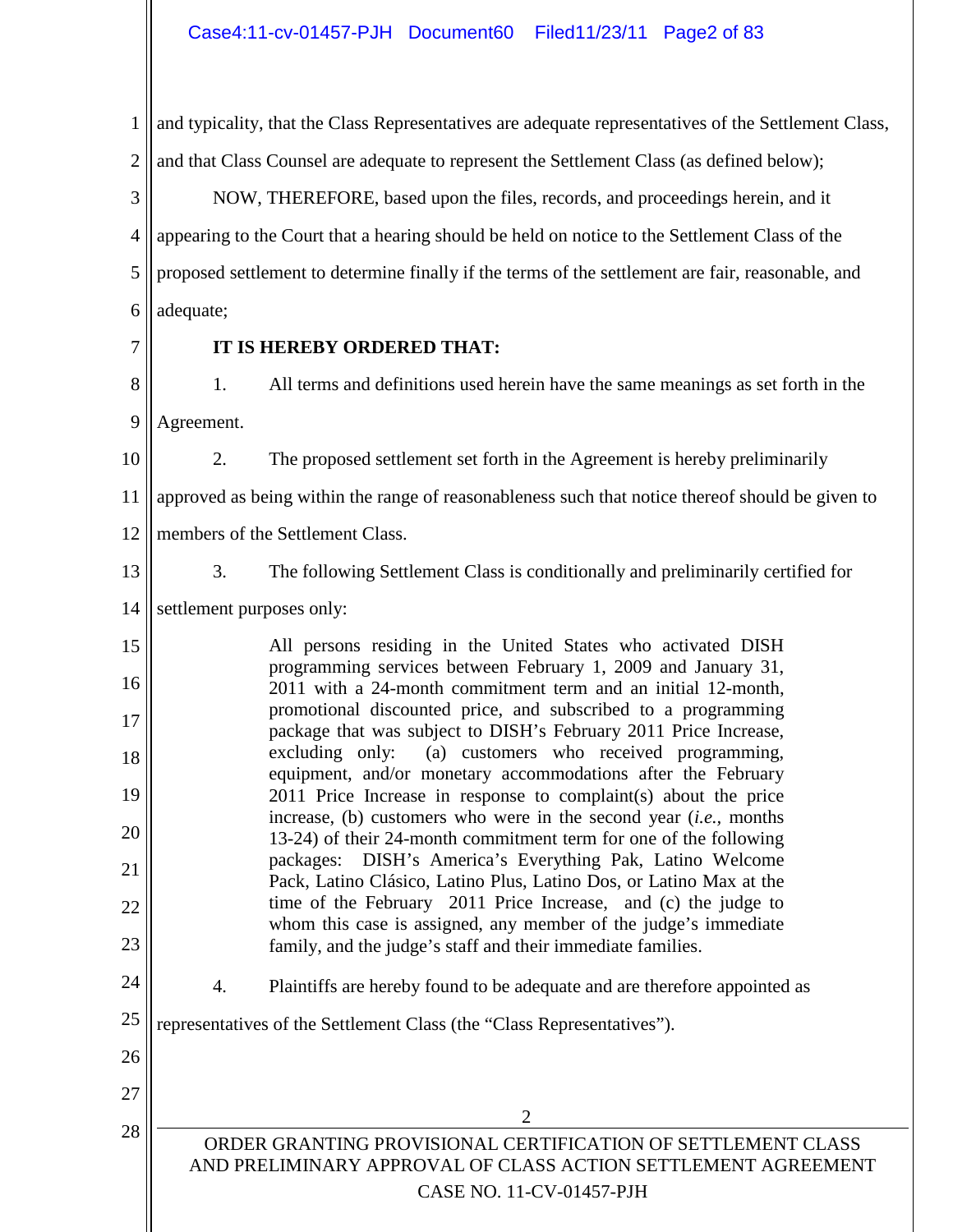|                | Case4:11-cv-01457-PJH Document60 Filed11/23/11 Page3 of 83                                                                                                |  |  |  |  |
|----------------|-----------------------------------------------------------------------------------------------------------------------------------------------------------|--|--|--|--|
|                |                                                                                                                                                           |  |  |  |  |
| 1              | 5.<br>The following counsel are hereby found to be adequate and are therefore appointed                                                                   |  |  |  |  |
| $\overline{2}$ | as class counsel for the Settlement Class ("Class Counsel"):                                                                                              |  |  |  |  |
| 3              | <b>GIRARD GIBBS LLP</b><br>Eric H. Gibbs, Esq.                                                                                                            |  |  |  |  |
| 4              | David Stein, Esq.<br>Amy M. Zeman, Esq.                                                                                                                   |  |  |  |  |
| 5              | 601 California Street, Suite 1400<br>San Francisco, CA 94108                                                                                              |  |  |  |  |
| 6              | Telephone: 415.981.4800                                                                                                                                   |  |  |  |  |
| 7              | <b>COHEN MILSTEIN SELLERS &amp; TOLL PLLC</b><br>Andrew N. Friedman, Esq.                                                                                 |  |  |  |  |
| 8              | Douglas J. McNamara, Esq.<br>Stefanie M. Ramirez, Esq.                                                                                                    |  |  |  |  |
| 9              | 1100 New York Ave. NW, Suite 500 West<br>Washington, DC 20005                                                                                             |  |  |  |  |
| 10             | Telephone:<br>202.408.4600                                                                                                                                |  |  |  |  |
| 11             | THE WENTZ LAW FIRM<br>Richard B. Wentz, Esq.                                                                                                              |  |  |  |  |
| 12             | Jean W. Wentz, Esq.<br>82955 East Hillcrest Drive, Suite 123                                                                                              |  |  |  |  |
| 13             | Thousand Oaks, CA 91362<br>Telephone:<br>805.374.0060                                                                                                     |  |  |  |  |
| 14             |                                                                                                                                                           |  |  |  |  |
| 15             | 6.<br>If final approval of the settlement is not obtained, this certification order, including                                                            |  |  |  |  |
| 16             | the above description of the Settlement Class and appointment of the Class Representatives and                                                            |  |  |  |  |
| 17             | Class Counsel, shall be vacated and this action shall proceed as though the certification and                                                             |  |  |  |  |
| 18             | appointments never occurred.                                                                                                                              |  |  |  |  |
| 19             | Pending final determination of whether the settlement should be approved, neither<br>7.                                                                   |  |  |  |  |
| 20             | Plaintiffs nor any member of the Settlement Class, whether directly, indirectly, representatively, or                                                     |  |  |  |  |
| 21             | in any other capacity, shall commence or prosecute any action or proceeding in any court or                                                               |  |  |  |  |
| 22             | tribunal asserting any of the claims herein against Defendant.                                                                                            |  |  |  |  |
| 23             | 8.<br>The Notice of Pendency and Settlement of Class Action ("Class Notice") and                                                                          |  |  |  |  |
| 24             | Notice of Proposed Class Action Settlement ("Postcard Notice"), attached hereto as Exhibits A                                                             |  |  |  |  |
| 25             | and B respectively, are hereby approved as to form. Defendant shall cause the Class Notice to be                                                          |  |  |  |  |
| 26             | disseminated by sending out the Class Notice via e-mail to its current and former customers within                                                        |  |  |  |  |
| 27             | the Settlement Class (the "Class Notice E-mails") by January 30, 2012. If DISH does not possess                                                           |  |  |  |  |
| 28             | ORDER GRANTING PROVISIONAL CERTIFICATION OF SETTLEMENT CLASS<br>AND PRELIMINARY APPROVAL OF CLASS ACTION SETTLEMENT AGREEMENT<br>CASE NO. 11-CV-01457-PJH |  |  |  |  |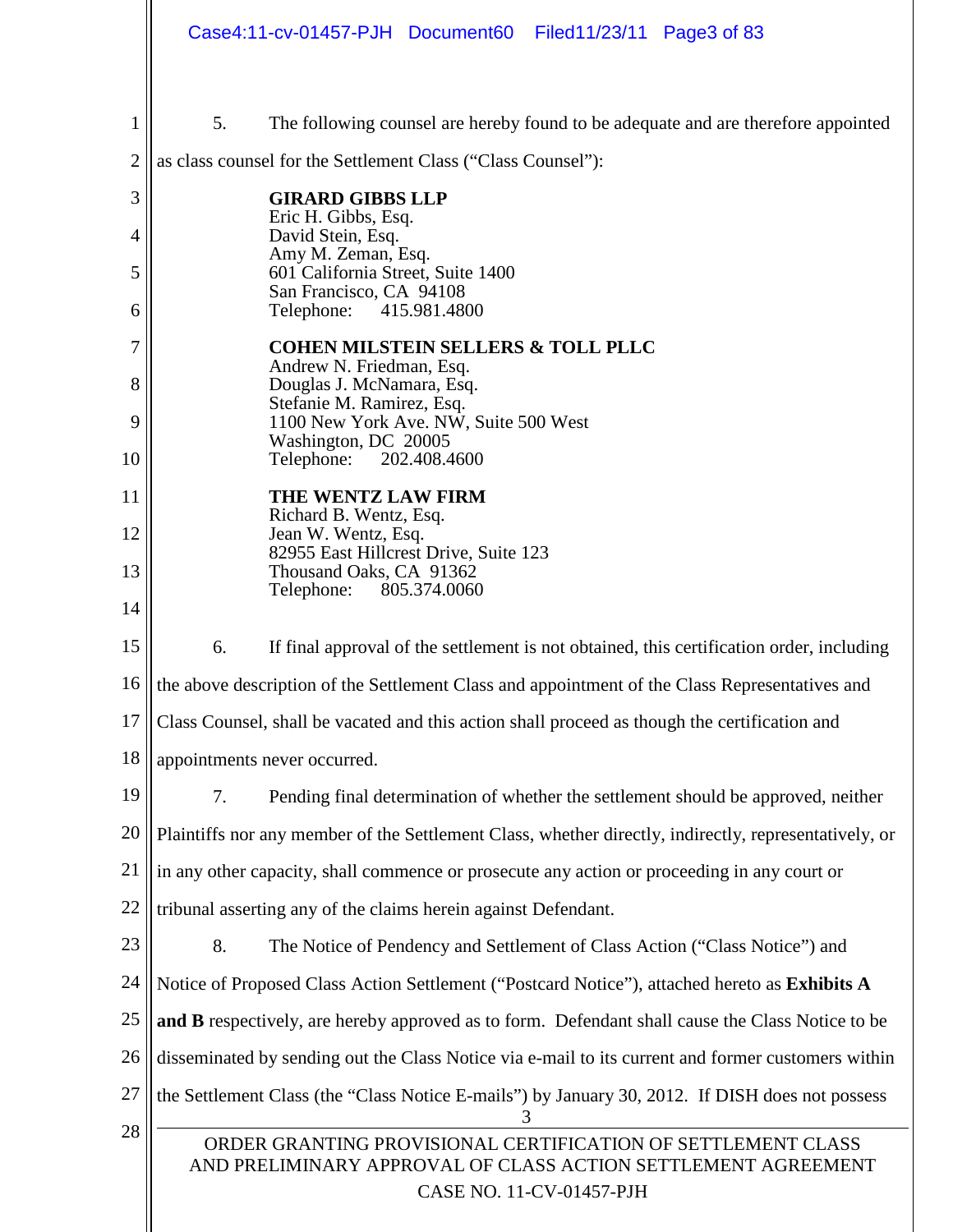1 2 3 4 5 6 7 8 a valid e-mail address for any Settlement Class Member, DISH will send by U.S. Mail to the Settlement Class Member's last known mailing address a Postcard Notice, which shall inform the Member of his or her designated Sub-Group and direct the Member to a website to download the applicable Class Notice and Claim Form. To the extent that any Class Notice E-mails are returned to DISH as undeliverable, DISH will then send a Postcard Notice by U.S. Mail to the Settlement Class Member's last known mailing address. For current DISH customers, all Postcard Notices or other notices or communications that are sent via U.S. Mail may be included in the customers' monthly bill.

9 10 11 9. The Claim Forms attached hereto as **Exhibit C** are hereby approved as to form and shall be disseminated with the Class Notice. To be valid, completed Claim Forms must be returned to Defendant within 40 days of service of the Class Notice.

12 13 14 10. The date by which Defendant shall cause the Class Notice to be disseminated may be subject to change by stipulation of the parties and approval of the Court. If the Class Notice dissemination date is changed, all other agreed-upon dates will be changed accordingly.

15 16 17 18 11. Tracking and reporting of Persons eligible to be Settlement Class Members who request exclusion (the "Opt-Outs") shall be compiled by Defendant and reported to Class Counsel and the Court. Defendant shall pay all costs associated with such tracking and reporting of Persons electing to be excluded from the Settlement Class.

19 20 12. Defendant shall pay all costs associated with preparing and publishing the Class Notice.

21 22 13. Defendant shall provide and bear the cost of notice to appropriate federal and state officials as required by the Class Action Fairness Act of 2005, 28 U.S.C. 1715(a).

23 24 25 14. Defendant is directed to file with the Court and serve upon Class Counsel, no later than March 9, 2012, a declaration confirming that dissemination of the Notice has taken place in accordance with this Order.

26 27 28 4 15. The Court finds that the dissemination of the Notice under the terms and in the format provided for in the Agreement and this Order constitutes the best notice practicable under

## ORDER GRANTING PROVISIONAL CERTIFICATION OF SETTLEMENT CLASS AND PRELIMINARY APPROVAL OF CLASS ACTION SETTLEMENT AGREEMENT CASE NO. 11-CV-01457-PJH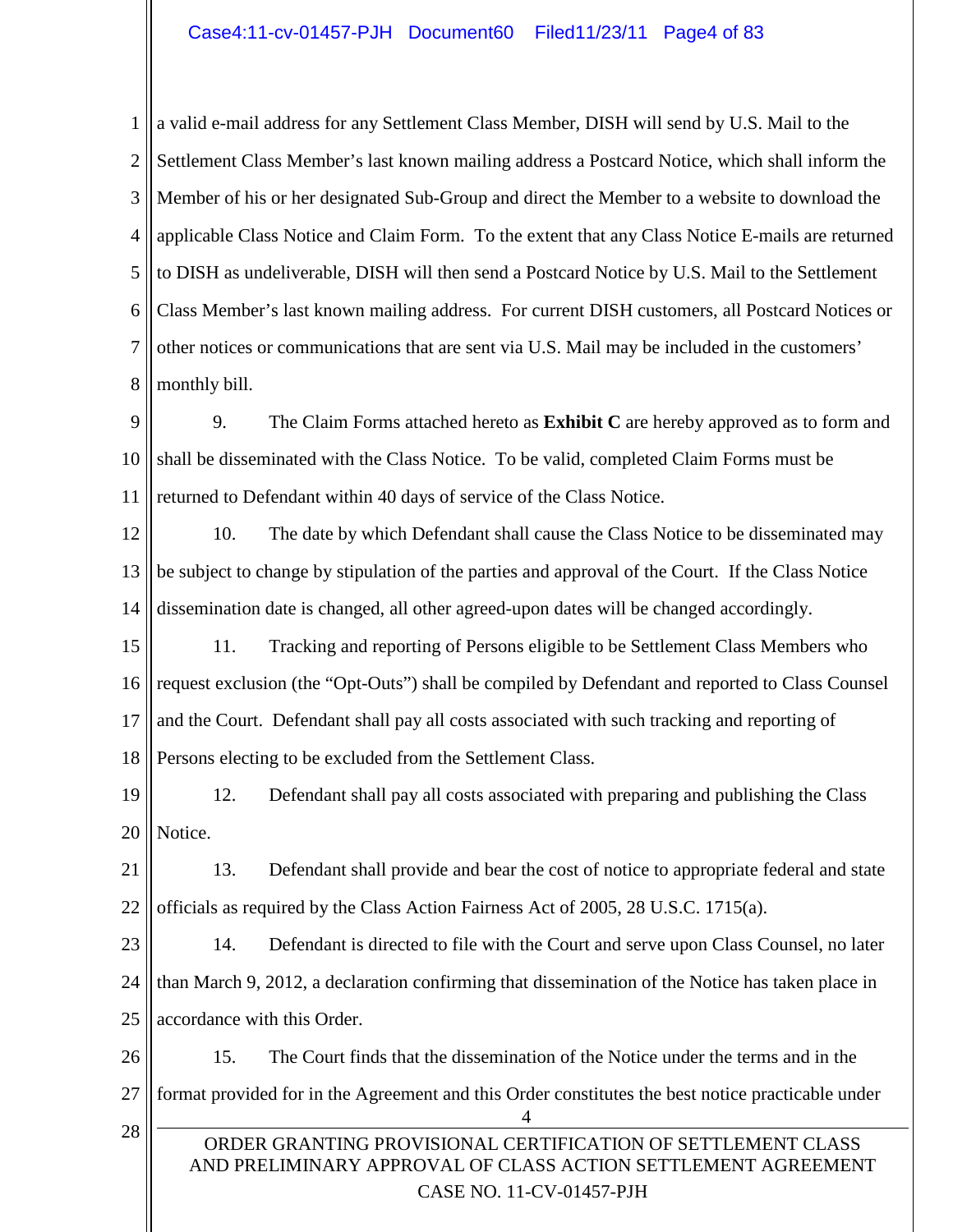1 2 the circumstances, that it is due and sufficient notice for all purposes to all persons entitled to such notice, and that it fully satisfies the requirements of due process and all other applicable laws.

3

4 5 6 7 8 9 10 11 16. A hearing (the "Fairness Hearing") shall be held on March 21, 2012, at 9:00 a.m., in the Honorable Phyllis J. Hamilton's courtroom, United States District Court, Northern District of California, to determine whether the proposed settlement of this action should be finally approved as fair, reasonable, and adequate and whether the Final Judgment approving the settlement and dismissing all claims asserted in the litigation on the merits and with prejudice should be entered. The Court will hear Class Counsel's application for attorneys' fees, costs, and Class Representative incentive payments concurrently with the Fairness Hearing. The Fairness Hearing may be postponed, adjourned, or rescheduled by order of the Court without further notice to the members of the Class.

12 13 14 15 16 17 18 19 20 17. Objections by any Settlement Class Member to the Agreement shall be heard by the Court at the Fairness Hearing. Written objections shall (1) be filed with the Clerk of the United States District Court, Northern District of California and served on counsel for the parties identified in the Class Notice by March 2, 2012, (2) describe the objection and its basis, (3) include the objector's full name, address, telephone number and current or former DISH Network account number, and (4), if the objecting Settlement Class Member is represented by separate counsel, identify his, her or its attorney. A Settlement Class Member need not appear at the Fairness Hearing in order for his, her, or its written objection to be considered, and the filing of a written objection is not a precondition to speak at the Fairness Hearing.

21 22 23 24 25 26 27 18. Any Settlement Class Member shall have the right to opt-out of the class and the settlement. To be effective, all requests for exclusion from the Settlement Class must: (1) be in writing, (2) comply with the provisions of and contain the information requested in the Class Notice, and (3) be sent to the address identified in the Class Notice, post-marked by March 2, 2012. Any Settlement Class Member who does not submit a timely and valid request for exclusion shall be subject to and bound by the Settlement Agreement and every order or judgment entered concerning the Settlement Agreement.

28

5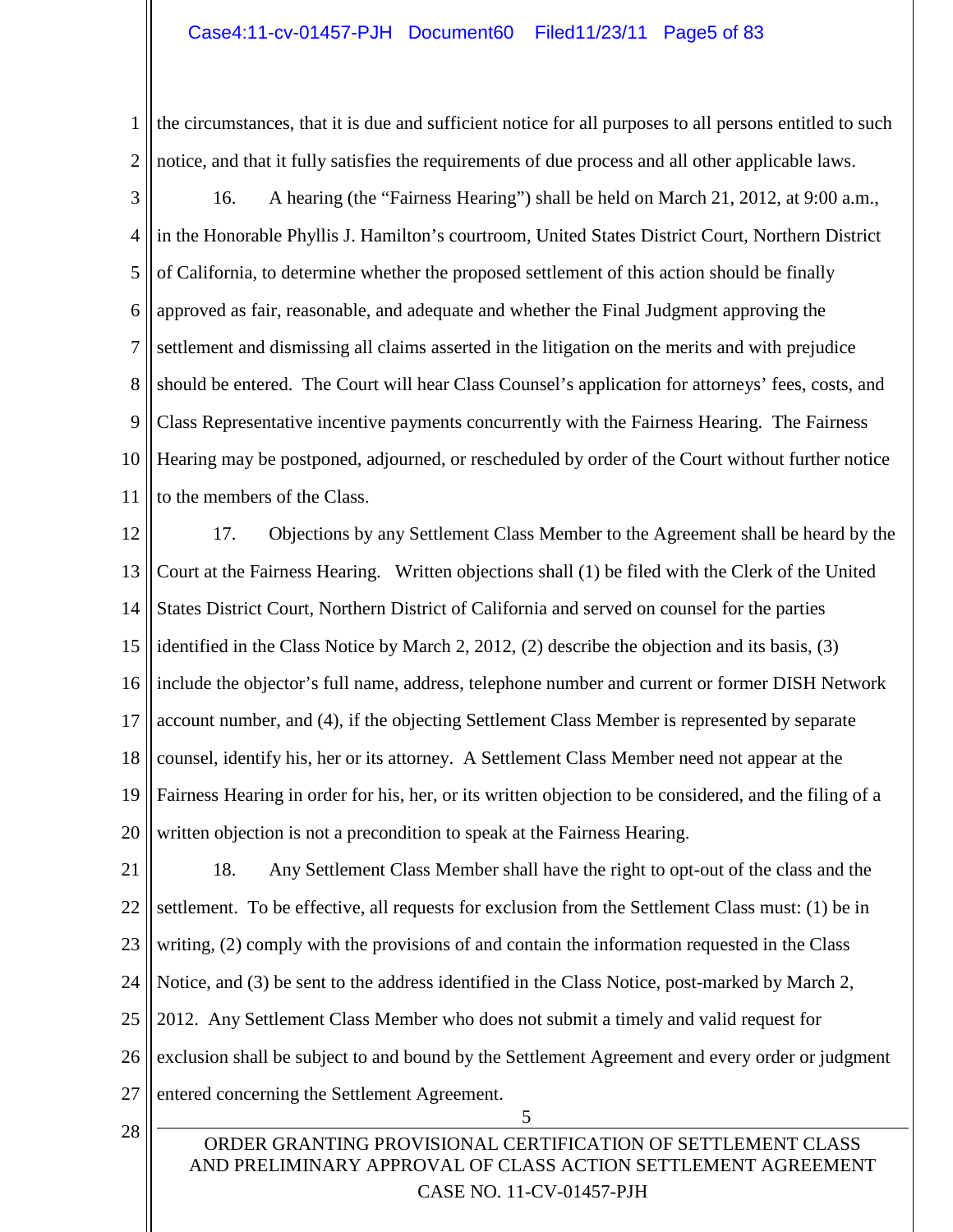- 1 2 3 19. Class Counsel shall file any application for an award of attorneys' fees and costs and for incentive payments to the named Plaintiffs ("Fee Application") no later than February 13, 2012, which shall be set for the same date as the Fairness Hearing.
- 4 5 6 20. Counsel for the parties shall file memoranda, declarations, or other statements and materials in support of final approval of the Settlement Agreement (the "Motion for Final Approval") no later than February 13, 2012.

7 8 9 21. Counsel for the parties shall file any reply papers in support of the parties' Motion for Final Approval of the Settlement Agreement and in response to any objections from Settlement Class Members by March 9, 2012.

10 11 22. Class Counsel shall file any reply papers in support of its Fee Application and in response to any objections from Settlement Class Members by March 9, 2012.

12 13 14 15 16 17 23. The settlement on the terms and conditions of the Agreement filed concurrently with the parties' joint motion for preliminary approval is hereby preliminarily approved, but is not to be deemed an admission of liability or fault by Defendant or by any other party or person, or a finding of the validity of any claims asserted in the litigation or of any wrongdoing or of any violation of law by Defendant. The settlement is not a concession and shall not be used as an admission of any fault or omission by Defendant or any other party or person.

18 19 20 21 24. Any Settlement Class Member may enter an appearance in the Action and/or may seek to intervene in the Action, individually or through the counsel of their choice at their expense. Other than (a) Settlement Class Members who enter an appearance and (b) Opt-Outs, the Class will be represented by Class Counsel.

22 23 24 25. Counsel for the parties are hereby authorized to utilize all reasonable procedures in connection with the administration of the settlement which are not materially inconsistent with either this Order or the terms of the Agreement.

- 25
- 26 //
- 27 //

28

ORDER GRANTING PROVISIONAL CERTIFICATION OF SETTLEMENT CLASS AND PRELIMINARY APPROVAL OF CLASS ACTION SETTLEMENT AGREEMENT CASE NO. 11-CV-01457-PJH

6